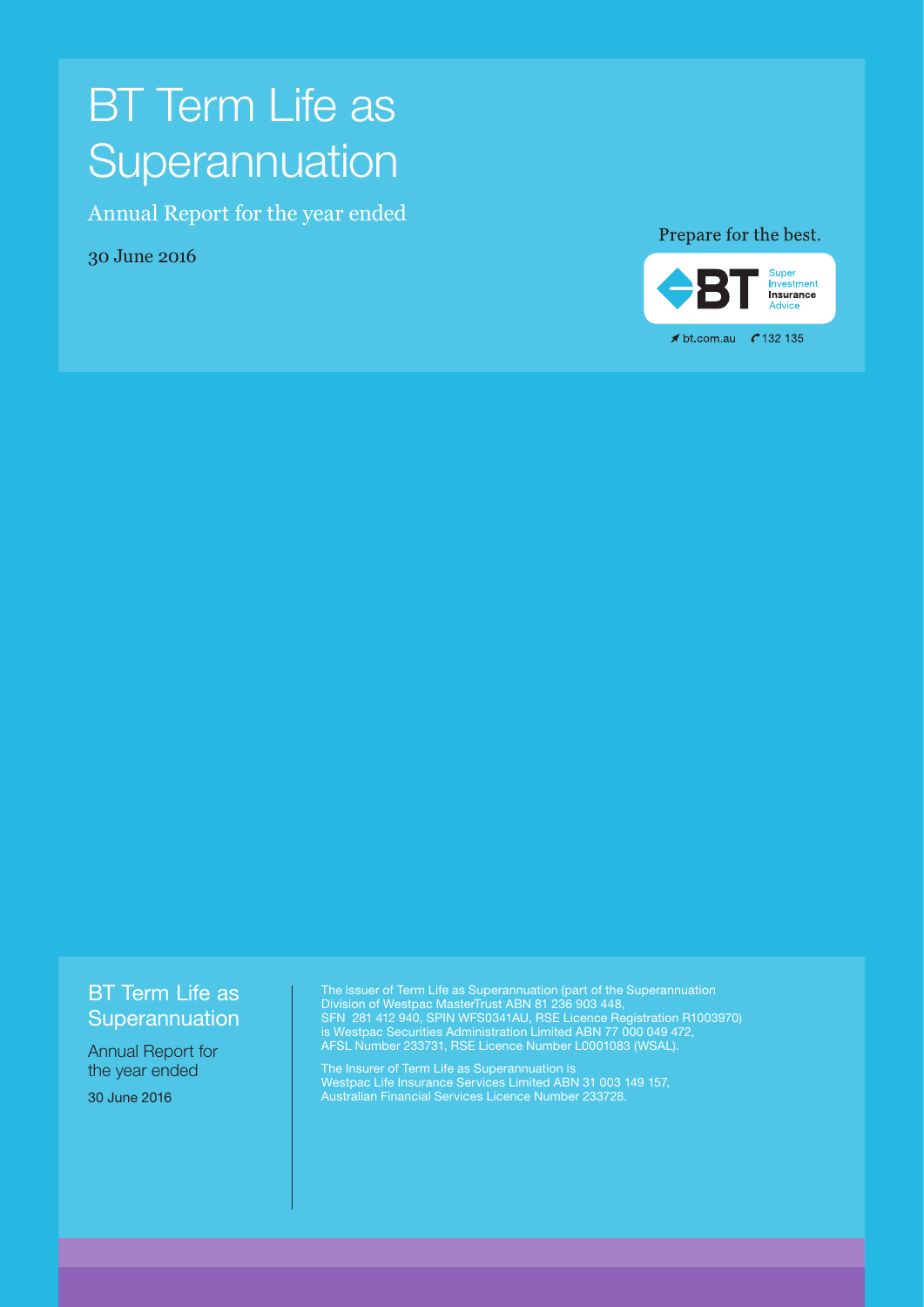## **Contents**

| Welcome                               |  |
|---------------------------------------|--|
| Recent developments in superannuation |  |
| Other useful information              |  |
| When your insurance stops             |  |
| <b>Indemnity insurance</b>            |  |
| <b>Enquiries and complaints</b>       |  |
| <b>Further information</b>            |  |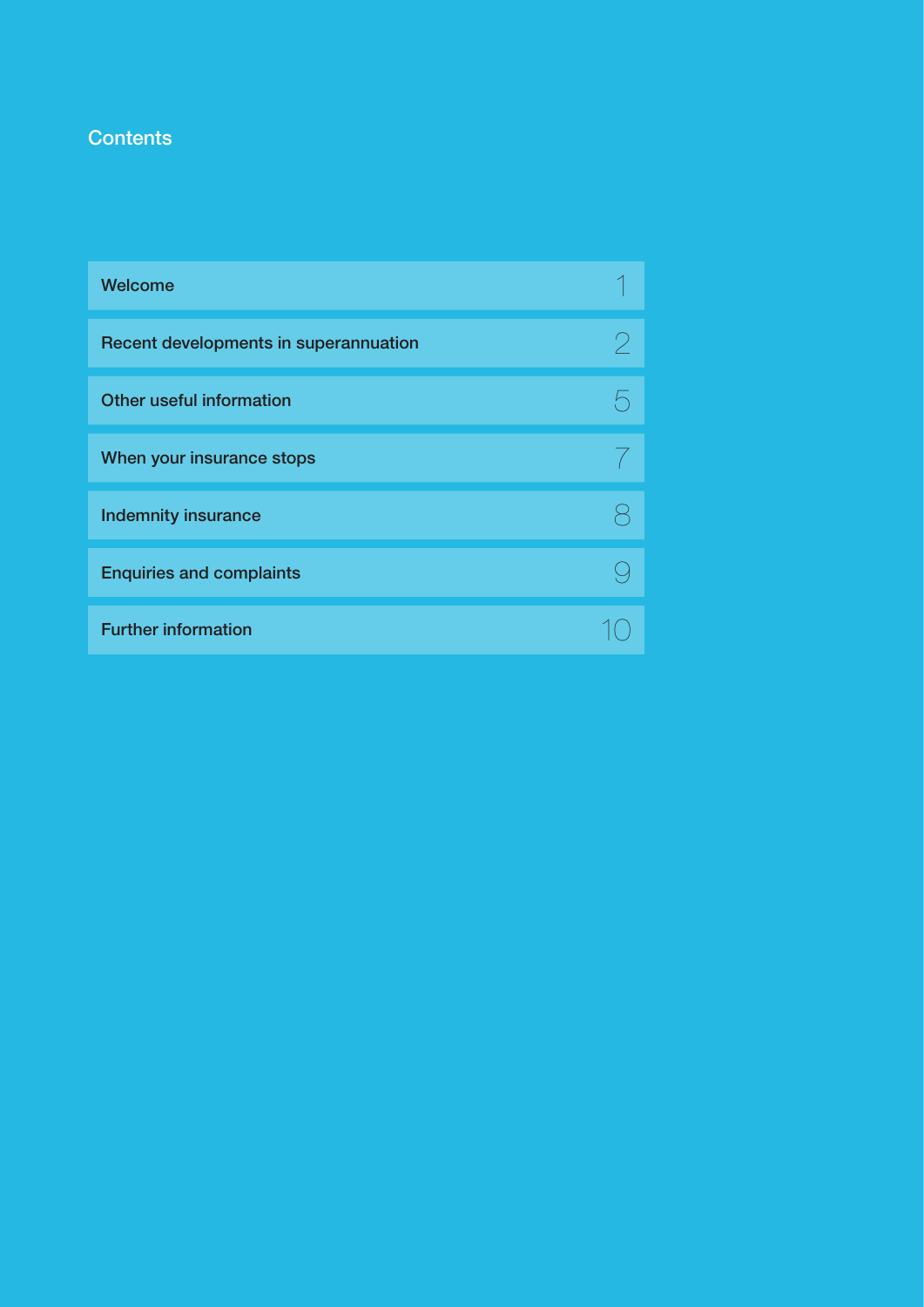## Welcome

Dear member,

On behalf of the Trustee, Westpac Securities Administration Limited, I am pleased to present to you the 2016 Annual Report for BT Term Life as Superannuation.

Your BT Term Life as Superannuation policy provides you with important insurance cover and can be an attractive way of funding your Term Life and optional Total and Permanent Disablement (TPD) cover.

In this report, we highlight the key features of your policy, including details of:

- > the premiums you pay, including policy fees;
- > the payment of your insurance benefits; and
- > when your insurance stops.

Please take time to review this Annual Report and your Annual Statement which you would have recently received. These documents provide details on contributions made to your Term Life as Superannuation policy, premiums deducted and your nominated beneficiary confirmation.

If you have any questions, simply call one of our Customer Relations Consultants on 1300 553 764 between 8.00am and 6.30pm (Sydney time), Monday to Friday.

I would like to take this opportunity to thank you for your continued support throughout the past year.

Yours sincerely

foril day

Phil Hay Head of Life Insurance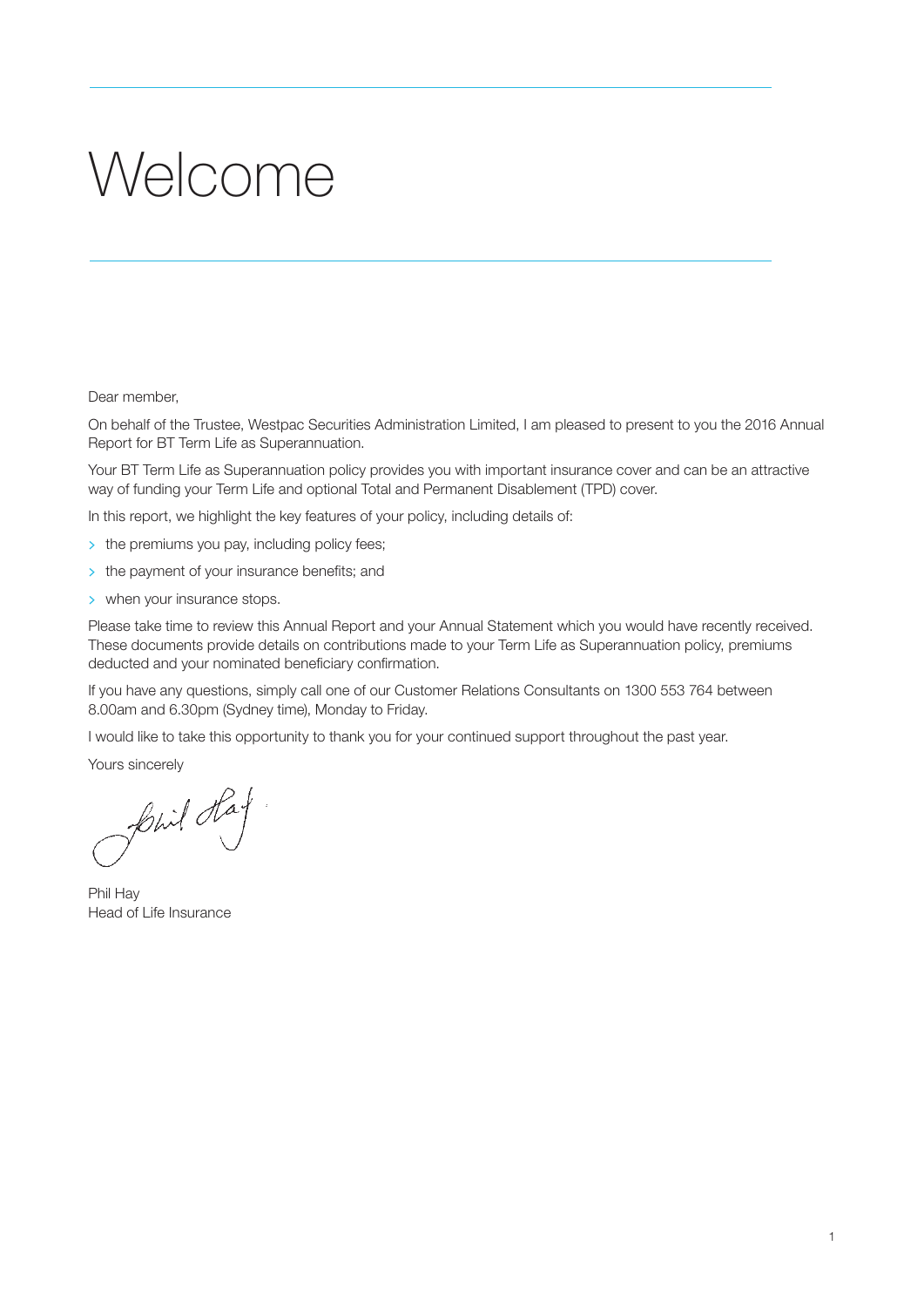# Recent developments in superannuation

This section highlights the recent developments in superannuation that may impact you and your Term Life as Superannuation policy.

### 2016/17 superannuation thresholds<sup>1</sup>

The superannuation contributions caps and various other superannuation thresholds that apply for the current financial year are as follows:

| Concessional contributions cap:                                 |                        |
|-----------------------------------------------------------------|------------------------|
| Standard cap<br>(under age 49 on 30 June 2016)                  | \$30,000               |
| Aged 49 or over on 30 June 2016                                 | \$35,000               |
| Non concessional contributions cap:                             | \$180,000 <sup>2</sup> |
| \$1,415,000<br>Capital Gains Tax (CGT) Cap<br>(lifetime limit): |                        |
| Superannuation Guarantee (SG) rate <sup>3</sup> :               | 9.5%                   |
| Low rate cap                                                    | \$195,000              |

## Non-concessional contributions cap reduced

From 1 July 2017, the non-concessional contributions cap will be reduced to \$100,000 per annum. In addition, where your total superannuation balance has reached \$1.6 million, you will no longer be eligible to make non-concessional contributions. Eligibility will be based on an individual's total superannuation balance as at 30 June the previous financial year.

## Non-concessional contribution bring-forward provision

From 1 July 2017, the bring-forward provision will allow up to \$300,000 (reduced from \$540,000) of non-concessional contributions to be made over a three-year period, for individuals under age 65. Further, if your superannuation balance is at least \$1.4 million but less than \$1.5 million, you can only bring forward one year's cap, allowing up to \$200,000 of non-concessional contributions in total. You will no longer be eligible to bring forward any caps once your superannuation balance reaches \$1.5 million, and will therefore be limited to the annual cap of \$100,000 (2017/18).

## Concessional contributions cap reduced

From 1 July 2017, the concessional (before-tax) contributions cap will reduce from \$30,000 (or \$35,000 for individuals age 49 or older) to \$25,000 per year, irrespective of age.

From 1 July 2019, those with superannuation balances less than \$500,000 at the end of the previous financial year, will be allowed to make additional concessional contributions by utilising unused concessional cap amounts from the previous 5 years. However, this will only apply to unused cap amounts accrued from 1 July 2018.

 <sup>1</sup> The superannuation thresholds will change from 1 July 2017.

 <sup>2</sup> The three-year threshold may vary, depending on when the first contribution was made, and how much was contributed.

 <sup>3</sup> The SG rate is currently 9.5% where it will remain until 30 June 2021. From 1 July 2021, the SG rate will increase to 10% and thereafter will increase by 0.5% each financial year until it reaches 12% on 1 July 2025.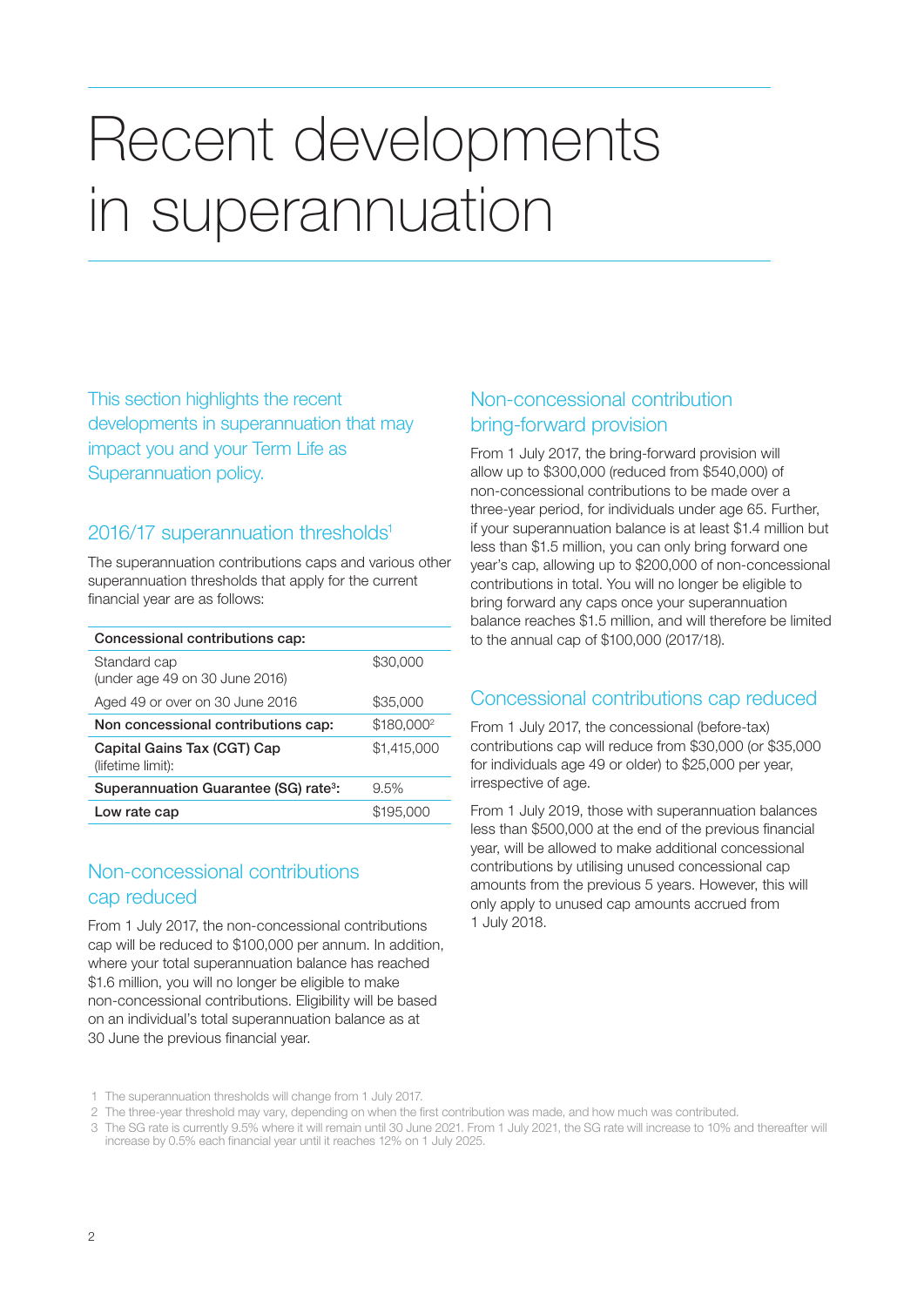## Reduction of Division 293 tax threshold

The threshold at which an additional 15% tax is applied to concessional contributions (Division 293 tax) is being reduced from income of \$300,000 per annum to \$250,000 per annum from 1 July 2017.

## Eligibility for Government co-contributions

From 1 July 2017, the government co-contribution will only be available to individuals whose non-concessional contributions for the relevant income year do not exceed their non-concessional cap for that year, and their total superannuation balance is less than the general transfer balance cap (\$1.6 million (2017/18)), as at 30 June of the previous year.

## Tax deductions for personal contributions

The Government will allow more individuals under age 75 to claim an income tax deduction for personal superannuation contributions made on or after 1 July 2017. Currently, this tax deduction is only available to persons who are unemployed, retired, or who earn less than 10% of their total income from employment related activities.

## Extending the spouse contribution tax offset

From 1 July 2017, the Government will extend eligibility for the spouse contribution tax offset, of up to \$540, to an individual making a contribution for an eligible spouse whose income is up to \$37,000 (currently \$10,800), There will be a phase out for spouse income between \$37,000 and \$40,000 (currently \$10,800 and \$13,800).

The spouse contribution tax offset is not available if the receiving spouse's non-concessional contributions exceed the non-concessional contribution cap, or their total superannuation balance is equal to or more than the general transfer balance cap (\$1.6 million (2017/18)) just prior to the beginning of the financial year.

### Lost member accounts transferred to the ATO

If your account is considered to be lost, the trustee may be required to transfer your account balance to the ATO if:

- > your account balance is less than the small lost account threshold; or
- > the trustee is satisfied that it will never be possible to pay an amount to you (because you cannot be identified based on the information reasonably available to the trustee).

From 31 December 2015, the small lost account threshold has increased to \$4,000 (previously \$2,000) and from 31 December 2016, it will increase further to \$6,000.

If your account balance is transferred you will be able to reclaim it from the ATO. The ATO will pay interest on unclaimed superannuation money amounts paid directly to eligible individuals for the period the money was held by the ATO after 1 July 2013. Any interest paid is tax free.

Your superannuation account will generally be considered 'lost' if contributions or rollovers have not been added to your account in the last year, and either the trustee has never had an address for you, or mail sent to you by the trustee has been returned unclaimed.

## Low Income Superannuation Contribution (LISC)

From 2012/13, those with adjusted taxable income<sup>4</sup> of up to \$37,000 per annum, who have received concessional contributions during the year, may be eligible to receive a government superannuation payment of up to \$500 to help save for their retirement. This payment is called the Low Income Super Contribution (LISC).

The Government has abolished LISC payments for concessional contributions made from 1 July 2017. The LISC will be replaced with the Low Income Superannuation Tax Offset (LISTO) from 1 July 2017.

 <sup>4</sup> Adjusted taxable income is the sum of taxable income, adjusted fringe benefits, target foreign income, total net investment loss, tax-free pension or benefits and reportable superannuation contributions less deductible child maintenance expenditure.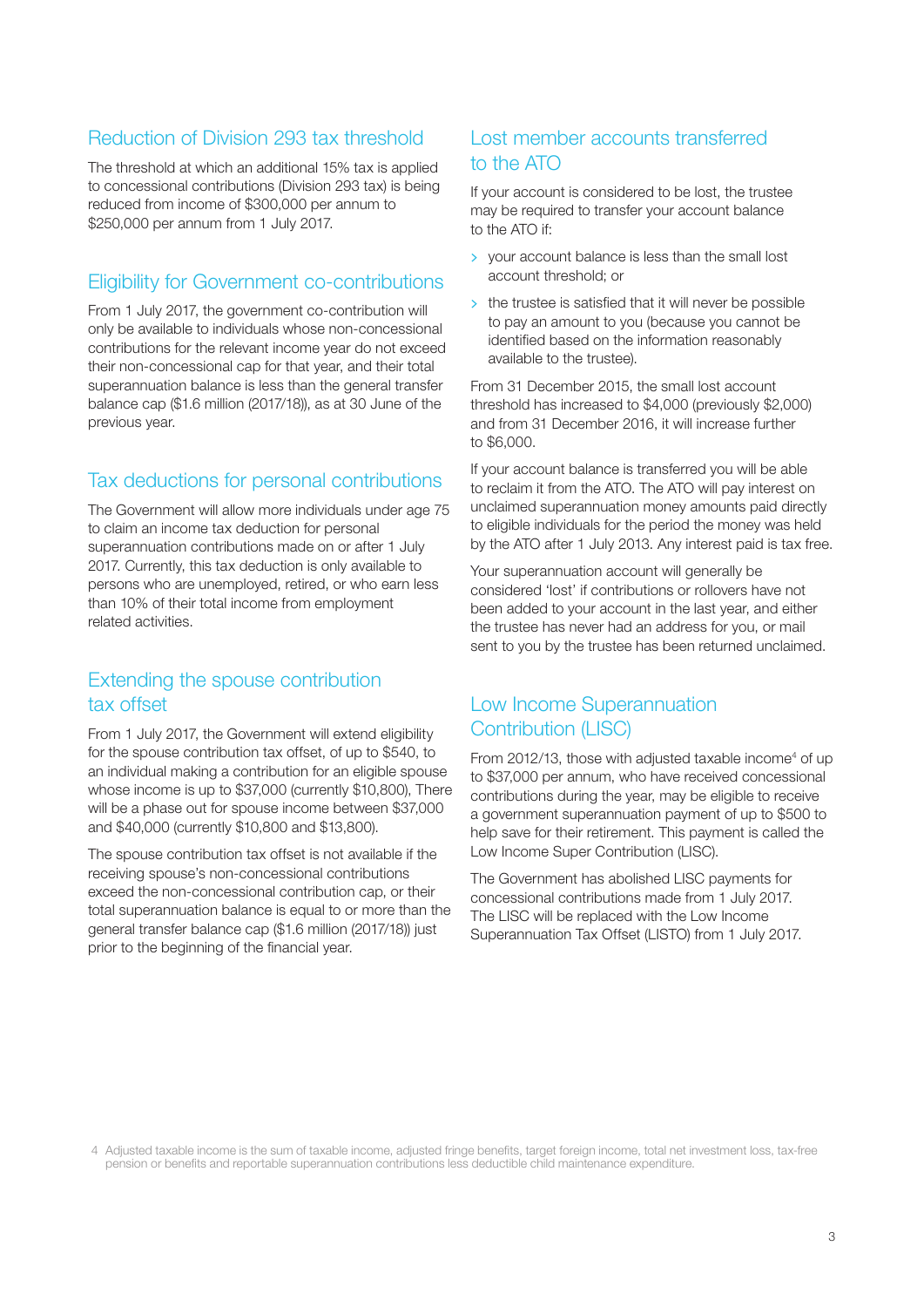## Low Income Superannuation Tax Offset (LISTO)

The Government will introduce a Low Income Superannuation Tax Offset (LISTO) from 1 July 2017. The LISTO will compensate individuals earning \$37,000 or less for the tax paid on their concessional contributions to superannuation, up to a maximum of \$500 (a concessional contribution of \$3,333). This effectively extends the Low Income Superannuation Contribution (LISC), which ceases to apply after 30 June 2017.

## Temporary Budget Repair Levy & Medicare Levy increase

A Temporary Budget Repair (TBR) Levy of 2% will apply to the amount of a person's taxable income above \$180,000 for 2014/15, 2015/16 and 2016/17 financial years only. The TBR Levy will also be reflected in a number of other tax rates that are currently based on the top marginal tax rate, for the same three-year period. The TBR levy is due to cease on 1 July 2017.

The Medicare Levy also increased from the 2014/15 financial year from 1.5% to 2.0% and will remain at 2.0% to help fund the National Disability Insurance Scheme.

The TBR Levy and increased Medicare Levy impacts the tax withheld from some payments you receive from your superannuation-owned insurance policies as outlined below.

## Tax on payments

#### Income payments

For the 2016/17 financial year, the tax payable on any income payments you receive from your Income Protection policy will include the increased Medicare Levy and may also include the TBR Levy.

#### Lump sum payments

Tax withheld from lump sum insurance payments that you, or your non-tax dependent beneficiaries<sup>5</sup>, receive from your superannuation account will include the increased Medicare Levy but will not include the TBR Levy. If you or your non-tax dependent beneficiaries<sup>5</sup> receive a lump sum payment and have taxable income above \$180,000 for 2016/17, additional tax may be payable as part of the tax return process.

From 1 July 2016, if you are eligible to access your TPD insurance proceeds as a superannuation lump sum, the tax we are required to withhold will depend on your age and the tax components within your benefit, as shown in the table below.

| Age                                    | Tax withheld -<br>taxable<br>component                                                                                       | <b>Tax withheld</b><br>- tax-free<br>component |
|----------------------------------------|------------------------------------------------------------------------------------------------------------------------------|------------------------------------------------|
| Under<br>preservation age <sup>6</sup> | A rate of $22\%$<br>(including the<br>Medicare Levy)                                                                         | Nil                                            |
| Preservation age <sup>6</sup><br>to 59 | Up to \$195,000 <sup>7</sup> :<br>Nil<br>Above \$195,000 <sup>7</sup> :<br>a rate of 17%<br>(including the<br>Medicare Levy) | Nil                                            |
| 60 or over                             | Tax-free                                                                                                                     | Nil                                            |

Lump sum death benefits that may arise from a Term Life policy that are paid on or after 1 July 2016 to a non-tax dependant<sup>5</sup> will have tax withheld in the following manner:

| Component         | <b>Tax withheld</b>           |
|-------------------|-------------------------------|
| Tax-free          | Nil                           |
| Taxable           | Taxed at 17%                  |
| (taxed element)   | (including the Medicare Levy) |
| Taxable           | Taxed at 32%                  |
| (untaxed element) | (including the Medicare Levy) |

 <sup>5</sup> Death benefits paid as a lump sum to your dependants (for tax purposes) are tax-free. A dependant for tax purposes includes your spouse or former spouse, your children under 18, a person who was wholly or substantially financially dependent on you at the time of your death, and a person with whom you were in an interdependency relationship at the time of your death.

 <sup>6</sup> Your preservation age is between 55 and 60 depending on your date of birth.

 <sup>7</sup> This is the low rate cap which provides a lifetime limit of \$195,000 for 2016/17, indexed to AWOTE rounded down to the nearest \$5,000 in subsequent years.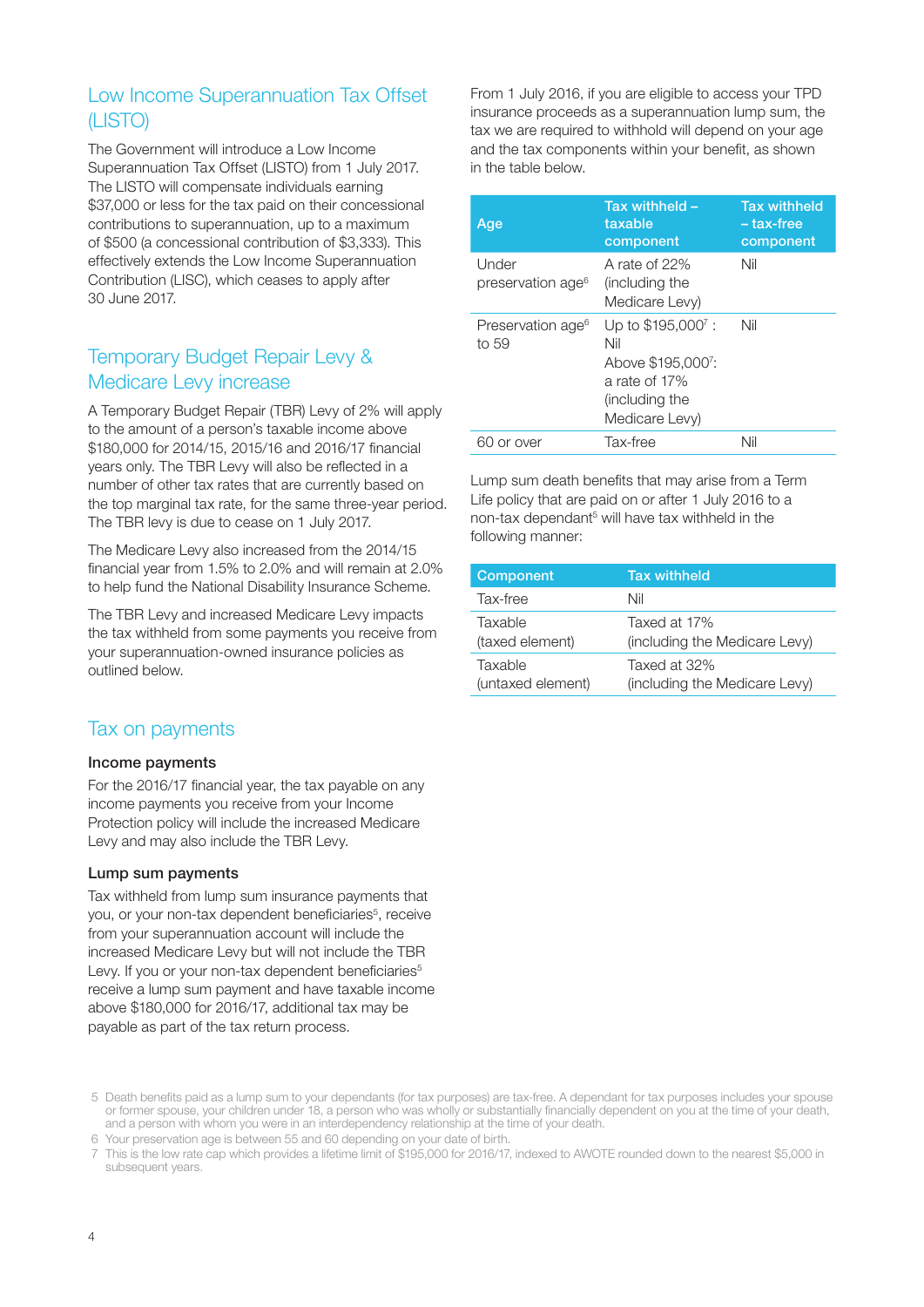## Other useful information

This section contains important information about your Term Life as Superannuation policy.

## Contribution caps and rules

Breaching contribution caps may result in you paying more tax than is needed. You should consider the amount and level of contributions you, your spouse or your employer make to all your superannuation accounts (including Term Life as Superannuation), so these caps are not breached.

#### Concessional Contributions

For the 2016/17 financial year, your concessional contributions cap will depend on your age. If you were 49 or over on 30 June 2016, your cap is \$35,000. For all other individuals, your cap is \$30,000.

#### Non-Concessional Contributions

For the 2016/17 financial year, the non-concessional contributions cap is \$180,000. If you were under 65 on 1 July 2016, you may be able to make up to \$540,000 of non-concessional contributions by bringing forward your cap in respect of the next two financial years.

To continue to make contributions you must be eligible to contribute to superannuation, or to have contributions made to superannuation on your behalf. The rules that apply generally depend on your age and/or employment status. Please refer to the current BT Protection Plans Product Disclosure Statement and Policy Document (PDS) on our website bt.com.au for further information.

## Nomination of beneficiaries

Your spouse and any of your dependants may be nominated as a beneficiary to receive a benefit in the event of your death. If you don't make a valid nomination, the Trustee will decide how and to whom your benefit will be paid.

Full details about how to make a death benefit nomination are available in the current BT Protection Plans PDS available on our website bt.com.au.

### Unclaimed money

Excess premiums will be paid to the ATO if:

- > you're age 65 and over and we haven't received a contribution or rollover for two years and we're unable to contact you within five years since last contacting you, or
- > you're a 'lost member', excess premiums are less than \$4,000 (if prior to 31 December 2016) and we haven't received a contribution or rollover for 12 months.

#### Temporary residents

The Australian Government requires the Trustee to pay temporary residents' unclaimed superannuation to the Australian Tax Office (ATO) after at least 6 months have passed since the later of:

- > the date a temporary resident's visa ceased to be in effect; and
- > the date a temporary resident permanently left Australia.

The Australian Securities and Investment Commission has issued industry wide relief exempting trustees of regulated superannuation funds from providing exit statements to temporary residents who cease to hold a superannuation account as a result of the transfer of that account to the ATO under the super unclaimed money legislation. On this basis, the Trustee will not issue exit documentation for temporary residents where payments have been paid to the ATO as unclaimed money.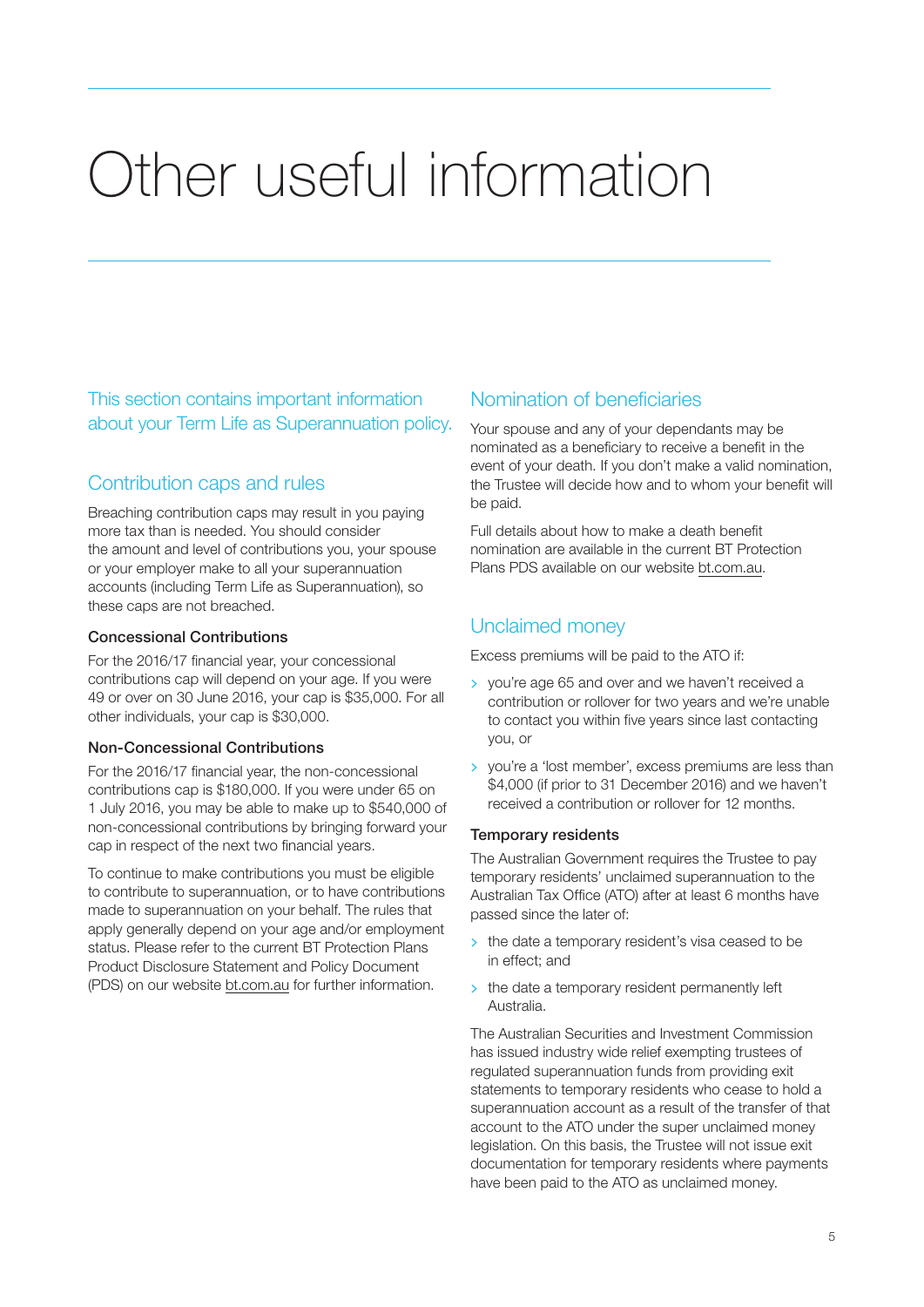In the event that the benefit has not yet been transferred to the ATO, members are able to claim excess premiums from the trustee under the Departing Australia Superannuation Payments (DASP) regime.

## Eligible Rollover Fund

Currently your benefit may be transferred to an Eligible Rollover Fund (ERF) in the following circumstances:

- > if you request to transfer your benefit to another fund and that request cannot be processed due to insufficient information or the other fund returns the money to us because they have been unable to process the request;
- > if circumstances under 'Cooling-off' apply;
- > in any other circumstances permitted under superannuation law.

The ERF currently selected is:

#### Super Trace Eligible Rollover Fund Locked Bag 5429 Parramatta NSW 2124

If you cancel your insurance during the cooling-off period and any benefits are transferred to Super Trace:

- > you will cease to be an account holder with us and any insurance cover provided will also cease on the date of transfer or at the end of the continuation period that may apply, if later;
- > you will need to contact the Super Trace Administrator on 1300 788 750 in order to claim your benefit back or deal with your benefit;
- > you will not be able to make contributions to the ERF;
- > you will not have investment choice the trustee of the ERF will nominate the investment strategy that will apply;
- > the ERF will normally ensure that your benefits will not be eroded by administration fees and charges, however, other fees may apply. Please refer to the ERF's product disclosure statement for more information.

### **Premiums**

The factors determining the amount of your insurance premium include, but are not limited to, your level of insurance, gender, age, whether you are a smoker or a non-smoker, the cover selected and when it commenced, the frequency at which you choose to pay your contributions, and any special acceptance terms applied at the commencement of risk by Westpac Life Insurance Services Limited ABN 31 003 149 157 (Westpac Life). Tables of insurance premium rates are available on request.

Each premium payment includes a policy fee. At 1 October 2016, this fee (per payment) is:

- > \$90.10 if you pay your premiums annually:
- > \$49.09 if you pay your premiums half-yearly;
- > \$24.54 if you pay your premiums quarterly; or
- $\geq$  \$8.18 if you pay your premiums monthly.

The policy fee increases at 1 October each year in line with the Consumer Price Index. Each year your Annual Statement shows the details of your insurance premiums paid in the financial year.

## Payment of benefits

A benefit will become payable in the event that you have a valid claim under the BT Term Life as Superannuation policy.

If you have paid your premiums and then cancelled your insurance within the cooling-off period, Westpac Life will refund the premium for payment to, or in respect of, you.

If your policy commenced prior to 1 July 2014, and a benefit becomes payable that under superannuation law is not releasable to you, you will need to transfer the amount to another superannuation fund. You need to advise us, within one month, of the name and details of the fund that you want your monies to be transferred to.

Generally, if your policy commenced on 1 July 2014 or later, any potential benefits that would not be releasable from super, will not be payable to you nor your superannuation account that your policy is held in within Westpac MasterTrust.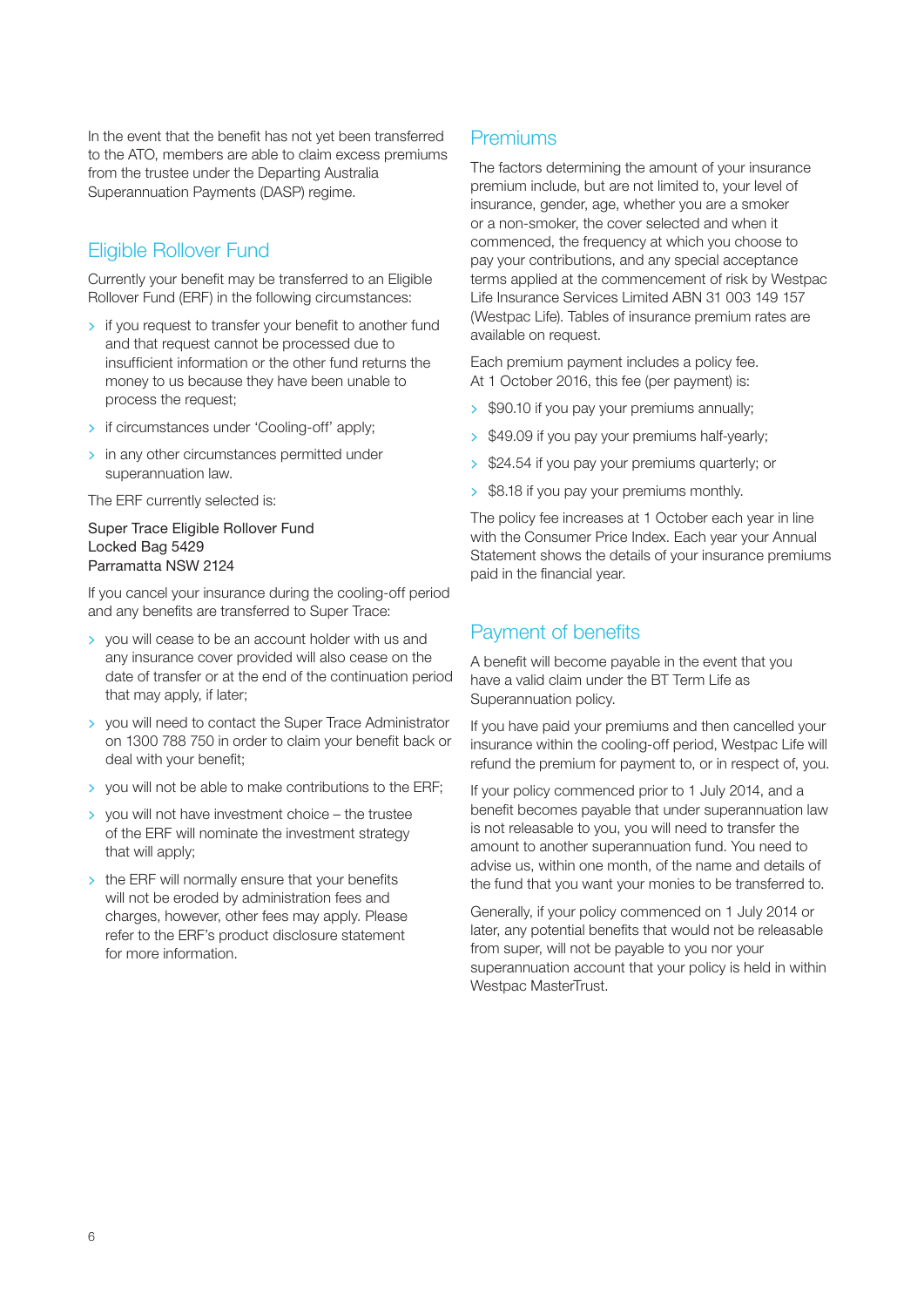## When your insurance stops

Your insurance continues until the earliest of:

- > the date all your benefits end;
- > your death;
- > the date we cancel your insurance because you have not paid your premiums or any other amounts which relate to this insurance;
- $\rightarrow$  the date we cancel or avoid the policy as a result of an innocent or fraudulent non-disclosure and/or misrepresentation made by you prior to our acceptance of risk or during the making of a claim; or
- > the date you write to us and ask us to cancel your insurance.

If you are paying your premiums via personal or employer contributions, then in the year you turned age 65 and every year after your 65th birthday you will need to sign a declaration that you have been gainfully employed. Alternatively, you may be able to pay your premiums via rollover from another complying superannuation fund. This is subject to availability.

Gainful employment means being employed or self-employed for gain or reward in a business, trade, occupation or employment. You have to be gainfully employed for at least 40 hours in a period of not more than 30 consecutive days in the financial year in which you contribute to the Fund.

If you are unable to make this declaration from age 65 and you choose not to (or are not eligible to) pay via rollover, your insurance will cease. However, if you wish to continue to be covered you may be eligible to apply to transfer your insurance to BT Term Life without further evidence of health. Any exclusions or special conditions applicable to your insurance will be maintained under the new policy.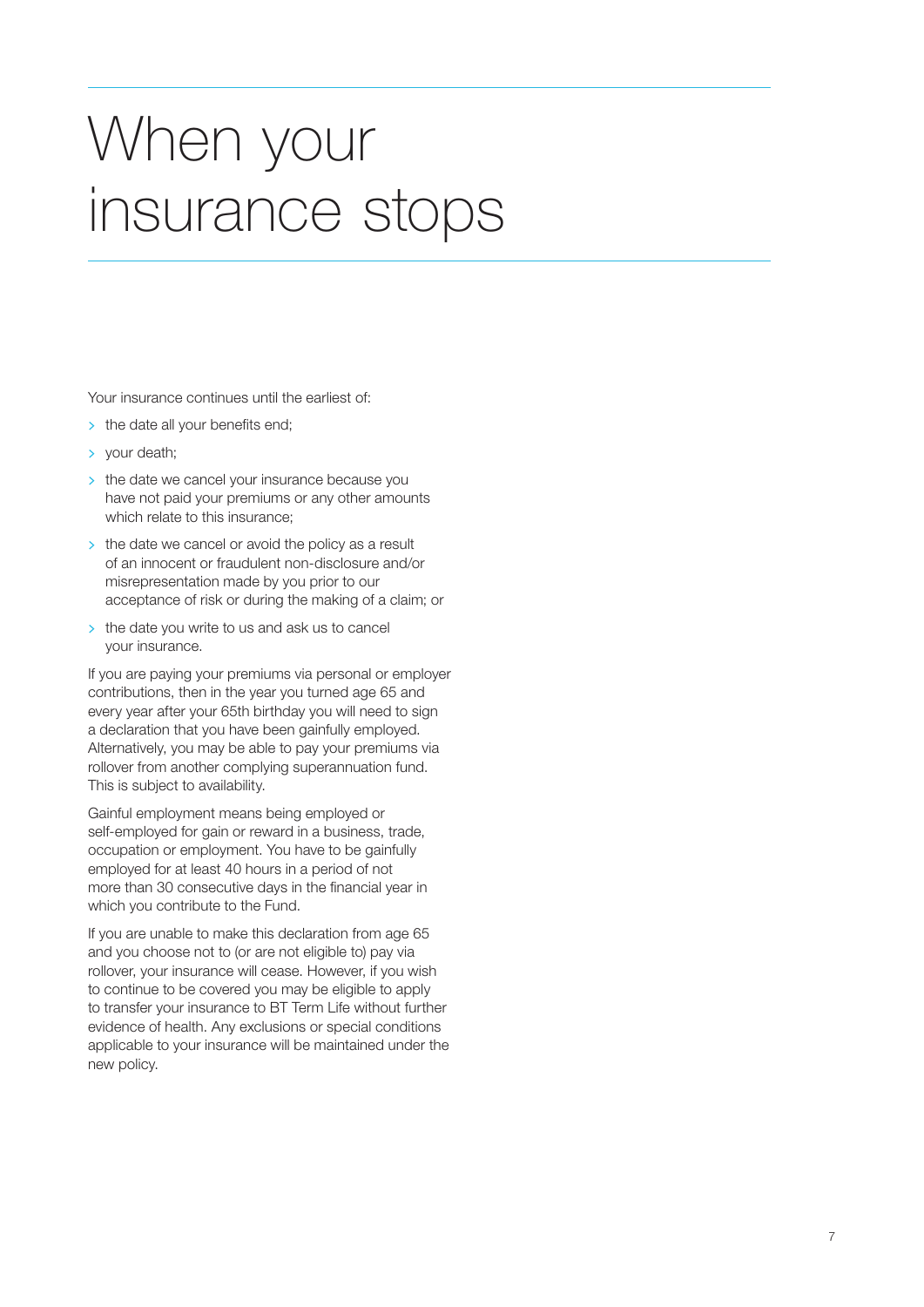## Indemnity insurance

The Trustee is indemnified by a policy of insurance in respect of its duties as Trustee of the Fund.

Westpac Life is the insurer of BT Term Life as Superannuation. Westpac Life and Westpac Securities Administration Limited are wholly-owned subsidiaries of Westpac Banking Corporation ABN 33 007 457 141. A BT Term Life as Superannuation policy is not an investment in, deposit with, or other liability of Westpac Banking Corporation or any member company of the Westpac Group (other than Westpac Life). None of these companies guarantees the insurance benefits under this policy.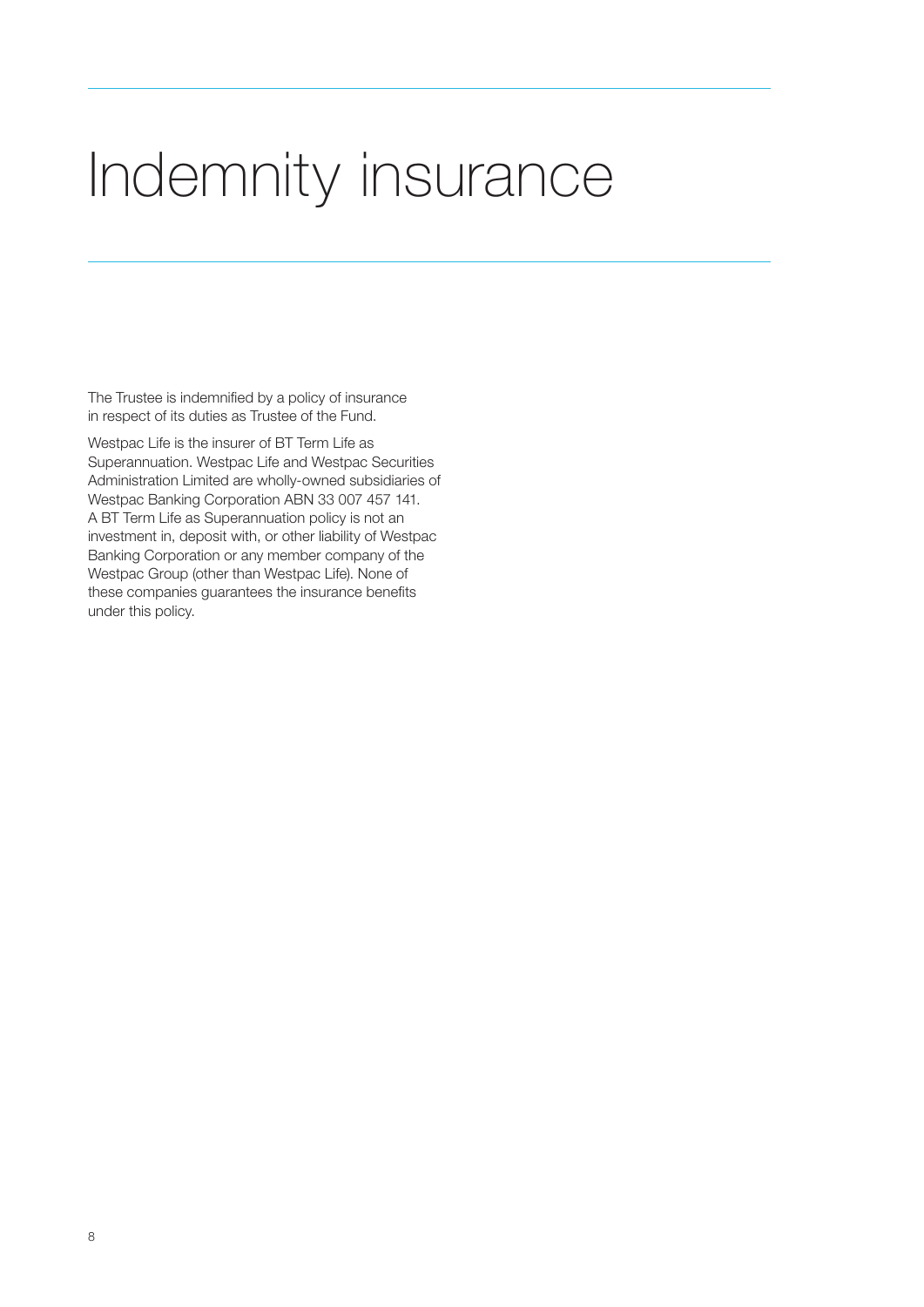## Enquiries and complaints

Our Customer Relations Centre is just a telephone call away on:

1300 553 764 8.00am to 6.30pm (Sydney time) Monday to Friday

If you wish to make a formal enquiry or complaint, please call our Customer Relations Centre or address it in writing to:

#### BT Protection Plans Customer Relations Consultant GPO Box 5467 Sydney NSW 2001

When we receive your written enquiry or complaint it will be recorded, investigated and acted upon. We will endeavour to respond to a complaint as soon as possible and within 45 days.

### Superannuation Complaints Tribunal

If you are not satisfied with the outcome of your complaint or our decision in relation to BT Term Life as Superannuation, you may contact the Superannuation Complaints Tribunal. The Tribunal is an independent body set up by the Federal Government to assist members or beneficiaries to resolve certain types of complaints with fund trustees. The Tribunal may be able to assist you to resolve your complaint, but only if you are not satisfied with the response received from our handling of your complaint. If the Tribunal agrees to consider your complaint, it will attempt to resolve the matter through enquiry and conciliation. If conciliation fails, the Tribunal may make a determination in relation to the dispute.

Your correspondence for the Tribunal should be addressed to:

Superannuation Complaints Tribunal Locked Bag 3060 Melbourne Victoria 3001

The Tribunal may also be contacted on 1300 884 114.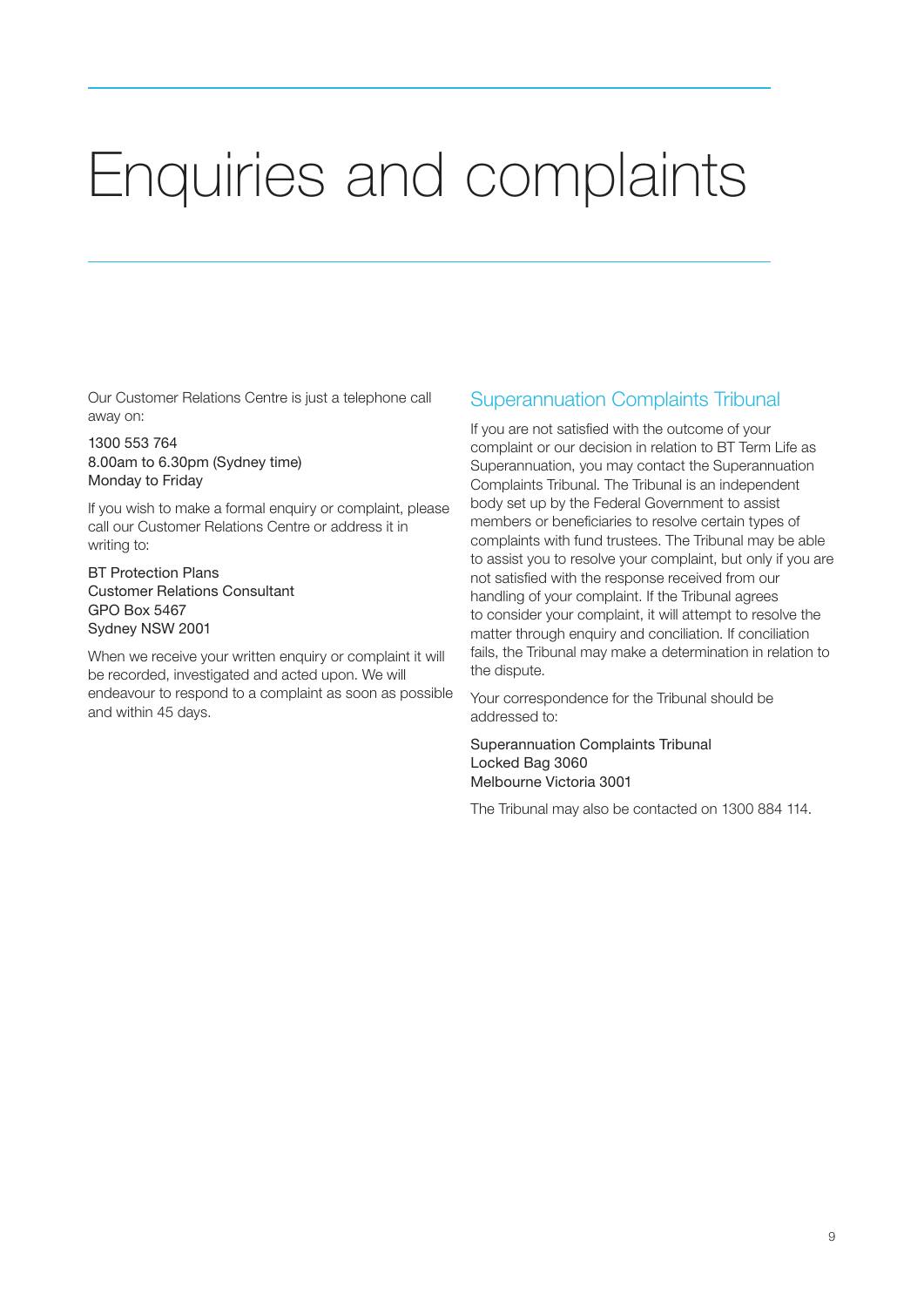## Further information

Other information concerning the Fund, as well as complete audited financial statements for the Westpac MasterTrust and the auditor's report is available from Westpac Securities Administration Limited,

#### Westpac Place 275 Kent Street Sydney, NSW 2000

or by calling the Customer Relations Centre on 1300 553 764.

This is a risk only product which does not have an investment component. All premiums are paid to Westpac Life in respect of the life insurance policies. The insurance benefits payable to each member are determined by reference to the benefits payable under the life insurance policy.

As permitted by the Corporations Act, certain financial and investment information (such as audited financial statements) have not been included in this report as the Trustee wholly invests in life insurance policies.

## Trustee details

Westpac Securities Administration Limited

ABN 77 000 049 472

Westpac Place 275 Kent Street Sydney, NSW 2000.

## Directors of the Trustee

As at 30 June 2016:

John Shuttleworth David Plumb Lorraine Berends Melinda Howes Michael Cottier Jane Perry

## Registered Office

Level 20, Westpac Place 275 Kent Street Sydney, NSW 2000.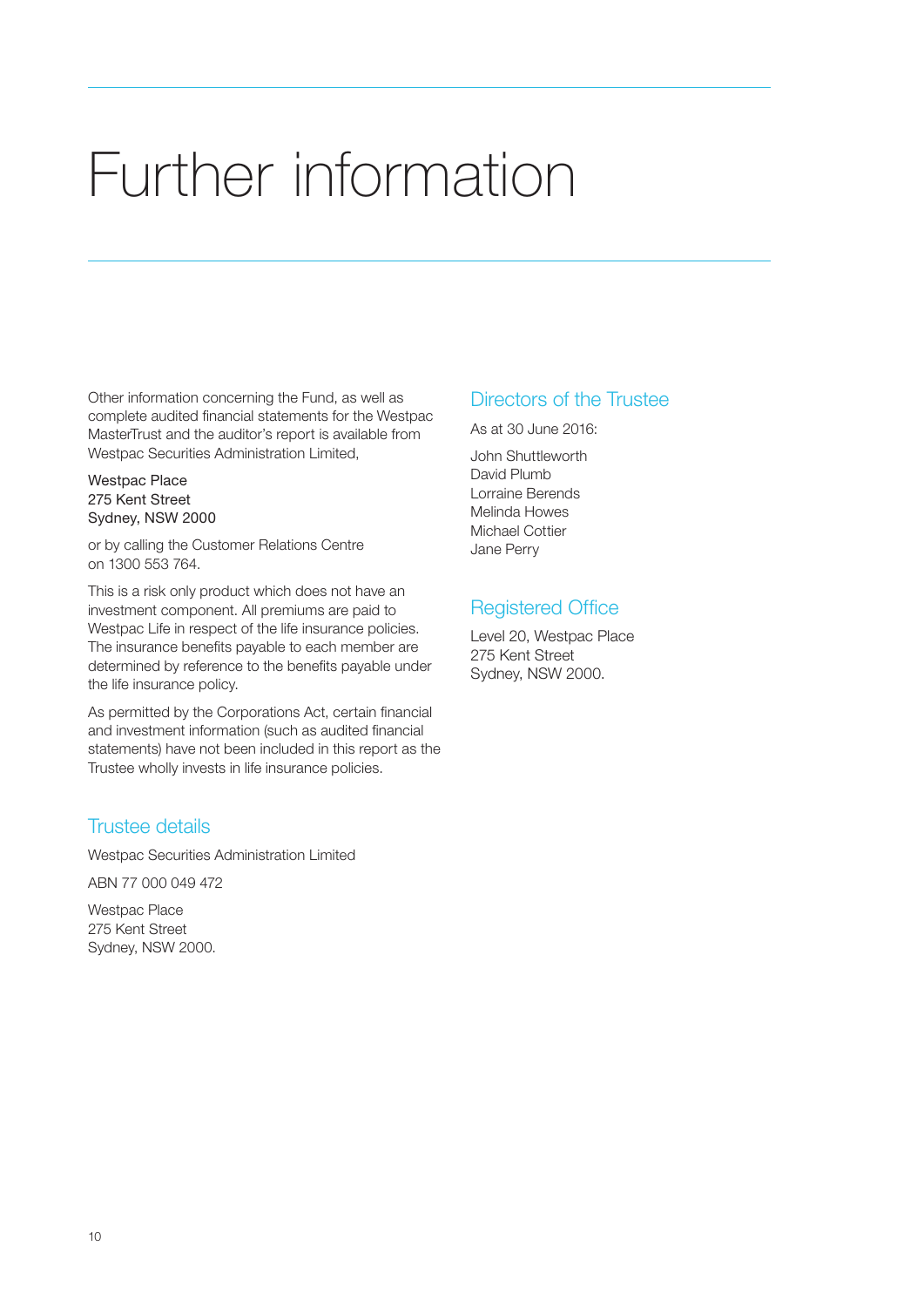This page has been left blank intentionally.